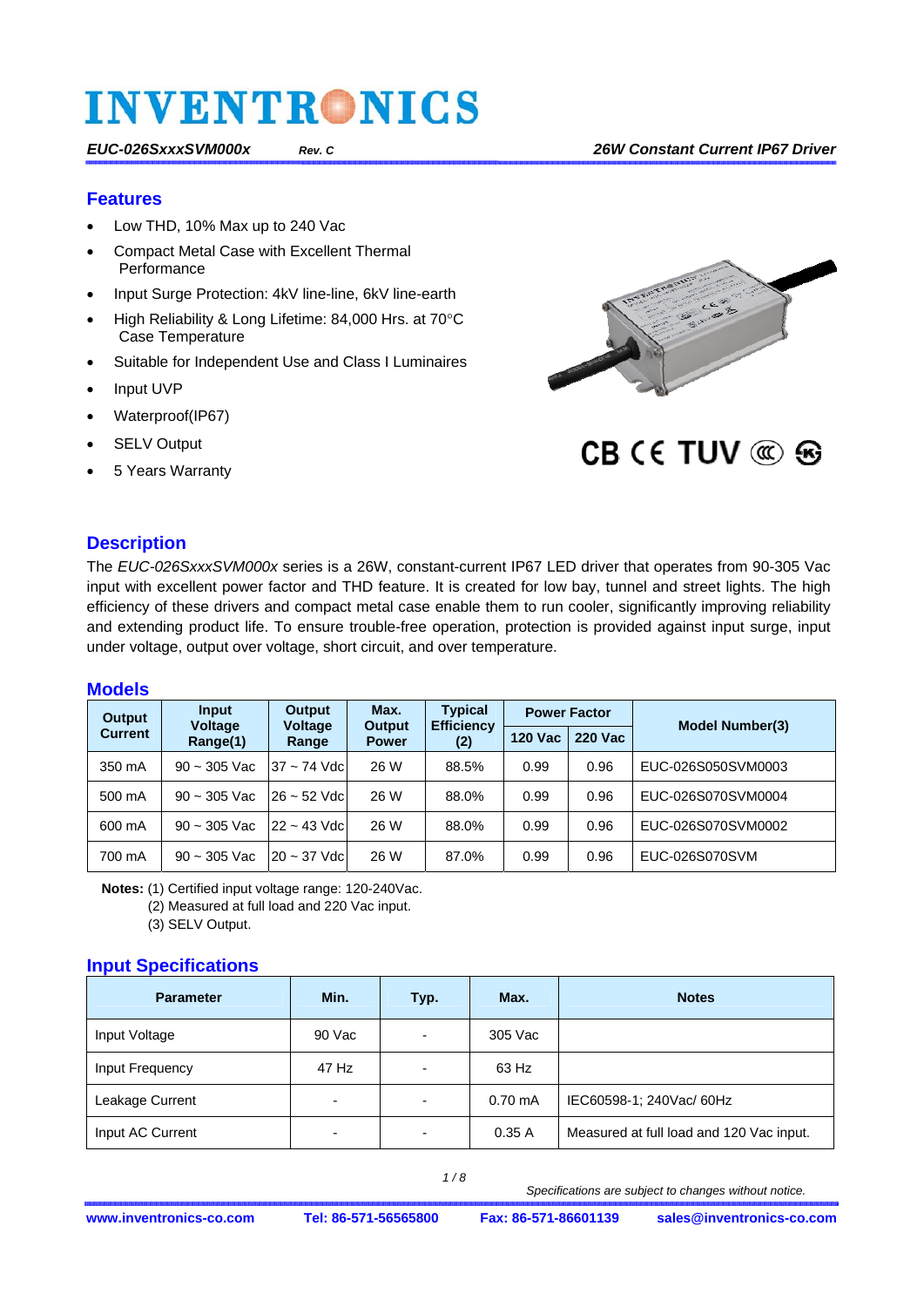*EUC-026SxxxSVM000x Rev. C 26W Constant Current IP67 Driver* 

### **Input Specifications (Continued)**

| <b>Parameter</b>         | Min. | Typ. | Max.         | <b>Notes</b>                                                                                                                        |
|--------------------------|------|------|--------------|-------------------------------------------------------------------------------------------------------------------------------------|
| Input AC Current         |      |      | 0.25A        | Measured at full load and 220 Vac input.                                                                                            |
| Inrush Current( $I^2t$ ) |      |      | $0.09 A^2 s$ | At 220 Vac input, 25 <sup>°</sup> C cold start, duration=<br>296 µs, 10%lpk-10%lpk. See Inrush<br>Current Waveform for the details. |
| Power Factor             | 0.90 |      |              | 120-277 Vac, 75% - 100% Load (19.5~26W)                                                                                             |
| <b>THD</b>               |      |      | 15%          |                                                                                                                                     |
| <b>THD</b>               |      |      | 10%          | 120-240Vac,75%-100%Load(19.5~26W)                                                                                                   |

### **Output Specifications**

| <b>Parameter</b>                                                                                           | Min.  | Typ.                 | Max.                          | <b>Notes</b>                               |
|------------------------------------------------------------------------------------------------------------|-------|----------------------|-------------------------------|--------------------------------------------|
| <b>Output Current Tolerance</b>                                                                            | -8%lo |                      | 8%lo                          | At full load condition                     |
| <b>Total Output Current Ripple</b><br>(pk-avg)                                                             |       | 50%lo                | 75%lo                         | At full load condition                     |
| <b>Startup Overshoot Current</b>                                                                           |       | 5%lo                 | $10%$ lo                      | At full load condition                     |
| No Load Output Voltage<br>EUC-026S050SVM0003<br>EUC-026S070SVM0004<br>EUC-026S070SVM0002<br>EUC-026S070SVM |       |                      | 100 V<br>67 V<br>67 V<br>67 V |                                            |
| Line Regulation                                                                                            |       |                      | $\pm$ 5.0%                    | Measured at full load                      |
| Load Regulation                                                                                            |       |                      | $\pm$ 5.0%                    |                                            |
| Turn-on Delay Time                                                                                         |       | 1.5s                 | 2.0 s                         | Measured at 120Vac input,<br>75%-100%Load. |
|                                                                                                            |       | 1.0 <sub>s</sub>     | 1.5 <sub>s</sub>              | Measured at 220Vac input,<br>75%-100%Load. |
| Temperature Coefficient of<br>Iomax                                                                        |       | $0.08\%$ $\degree$ C |                               | Case temperature = $0^{\circ}$ C ~ Tc max  |

Note: All specifications are tested by Cree XLamp XP-G and typical measured at 220Vac and 25°C unless otherwise stated.

### **General Specifications**

| <b>Parameter</b>                                                                                                 | Min.                             | Typ.                             | Max. | <b>Notes</b>                                                                                                                                              |
|------------------------------------------------------------------------------------------------------------------|----------------------------------|----------------------------------|------|-----------------------------------------------------------------------------------------------------------------------------------------------------------|
| Efficiency at 120 Vac input:<br>EUC-026S050SVM0003<br>EUC-026S070SVM0004<br>EUC-026S070SVM0002<br>EUC-026S070SVM | 87.0%<br>86.0%<br>86.0%<br>85.5% | 88.0%<br>87.0%<br>87.0%<br>86.5% |      | Measured at full load and steady-state<br>temperature in 25°C ambient.<br>(Efficiency will be about 1.0% lower if<br>measured immediately after startup.) |
| Efficiency at 220 Vac input:<br>EUC-026S050SVM0003<br>EUC-026S070SVM0004<br>EUC-026S070SVM0002<br>EUC-026S070SVM | 87.5%<br>87.0%<br>87.0%<br>86.0% | 88.5%<br>88.0%<br>88.0%<br>87.0% |      | Measured at full load and steady-state<br>temperature in 25°C ambient.<br>(Efficiency will be about 1.0% lower if<br>measured immediately after startup.) |

 *Specifications are subject to changes without notice.*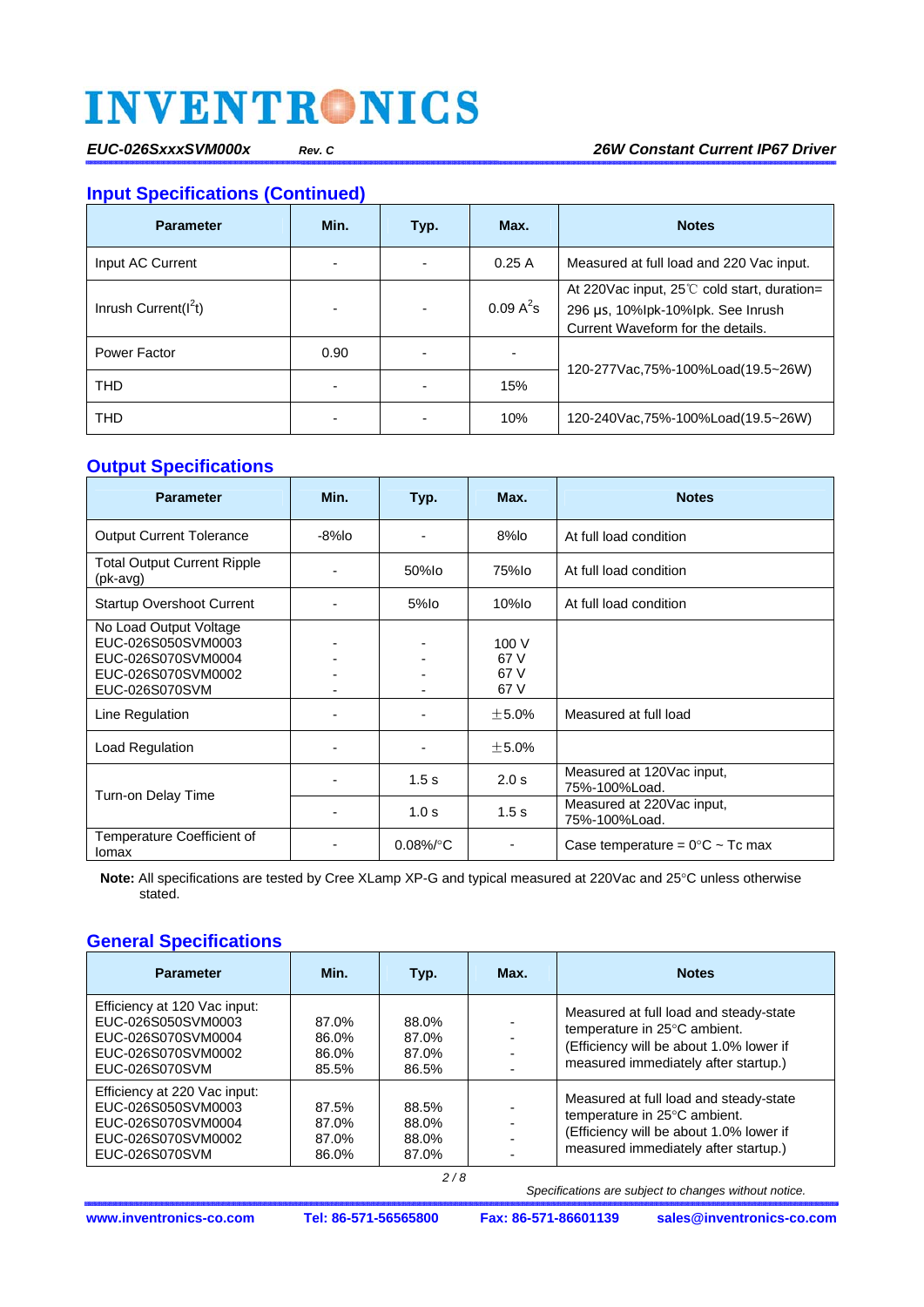### **General Specifications (Continued)**

| <b>Parameter</b>                                                                                                 | Min.                             | Typ.                                           | Max.     | <b>Notes</b>                                                                                                                                              |
|------------------------------------------------------------------------------------------------------------------|----------------------------------|------------------------------------------------|----------|-----------------------------------------------------------------------------------------------------------------------------------------------------------|
| Efficiency at 277 Vac input:<br>EUC-026S050SVM0003<br>EUC-026S070SVM0004<br>EUC-026S070SVM0002<br>EUC-026S070SVM | 86.5%<br>86.0%<br>86.0%<br>85.5% | 87.5%<br>87.0%<br>87.0%<br>86.5%               |          | Measured at full load and steady-state<br>temperature in 25°C ambient.<br>(Efficiency will be about 1.0% lower if<br>measured immediately after startup.) |
| <b>MTBF</b>                                                                                                      |                                  | 1610,000<br><b>Hours</b>                       |          | Measured at 220Vac input, 80%Load and<br>25°C ambient temperature (MIL-HDBK-<br>217F)                                                                     |
| Lifetime                                                                                                         |                                  | 84,000<br>Hours                                |          | Measured at 120Vac input, 80%Load and<br>70°C case temperature; See lifetime vs. Tc<br>curve for the details                                              |
| <b>Operating Case</b><br><b>Temperature for Safety</b><br>Tc_s                                                   | -40 $^{\circ}$ C                 |                                                | +85 °C   |                                                                                                                                                           |
| <b>Operating Case</b><br>Temperature for Warranty<br>$Tc_w$                                                      | $-40 °C$                         |                                                | $+75 °C$ | Case temperature for 5 years warranty.<br>Humidity: 10% RH to 100% RH.                                                                                    |
| Storage Temperature                                                                                              | -40 $^{\circ}$ C                 |                                                | +85 °C   | Humidity: 5% RH to 100% RH                                                                                                                                |
| Dimensions<br>Inches $(L \times W \times H)$<br>Millimeters $(L \times W \times H)$                              |                                  | $3.15 \times 2.52 \times 1.26$<br>80 x 64 x 32 |          | With mounting ear<br>$3.82 \times 2.52 \times 1.26$<br>97 x 64 x 32                                                                                       |
| Net Weight                                                                                                       |                                  | 330 <sub>g</sub>                               |          |                                                                                                                                                           |

Note: All specifications are tested by Cree XLamp XP-G and typical at 25°C unless otherwise stated.

## **Safety &EMC Compliance**

| <b>Safety Category</b> | <b>Standard</b>                                                           |
|------------------------|---------------------------------------------------------------------------|
| <b>CE</b>              | EN 61347-1, EN61347-2-13                                                  |
| KS.                    | <b>KS C 7655</b>                                                          |
| <b>EMI Standards</b>   | <b>Notes</b>                                                              |
| EN 55015 $(1)$         | Conducted emission Test & Radiated emission Test                          |
| EN 61000-3-2           | Harmonic current emissions                                                |
| EN 61000-3-3           | Voltage fluctuations & flicker                                            |
| <b>EMS Standards</b>   | <b>Notes</b>                                                              |
| EN 61000-4-2           | Electrostatic Discharge (ESD): 8 kV air discharge, 4 kV contact discharge |
| EN 61000-4-3           | Radio-Frequency Electromagnetic Field Susceptibility Test-RS              |
| EN 61000-4-4           | <b>Electrical Fast Transient / Burst-EFT</b>                              |
| EN 61000-4-5           | Surge Immunity Test: AC Power Line: line to line 4 kV, line to earth 6 kV |
| EN 61000-4-6           | Conducted Radio Frequency Disturbances Test-CS                            |

 *3 / 8*

 *Specifications are subject to changes without notice.*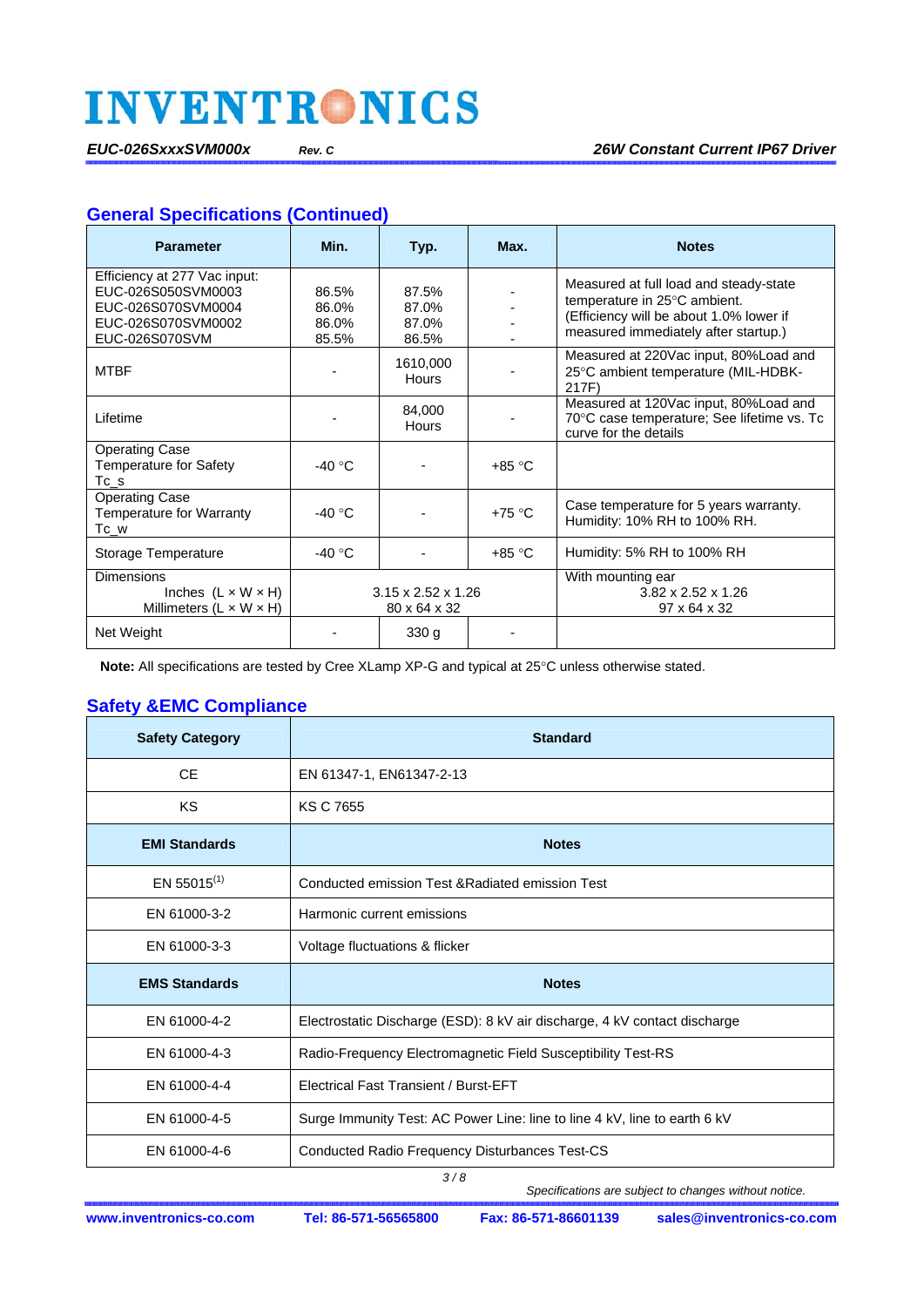### **Safety &EMC Compliance (Continued)**

| <b>EMS Standards</b> | <b>Notes</b>                                                        |
|----------------------|---------------------------------------------------------------------|
| EN 61000-4-8         | Power Frequency Magnetic Field Test                                 |
| EN 61000-4-11        | Voltage Dips                                                        |
| EN 61547             | Electromagnetic Immunity Requirements Applies To Lighting Equipment |

**Note:** (1) This LED driver meets the EMI specifications above, but EMI performance of a luminaire that contains it depends also on the other devices connected to the driver and on the fixture itself.

#### **Derating**



### **Lifetime vs. Case Temperature**

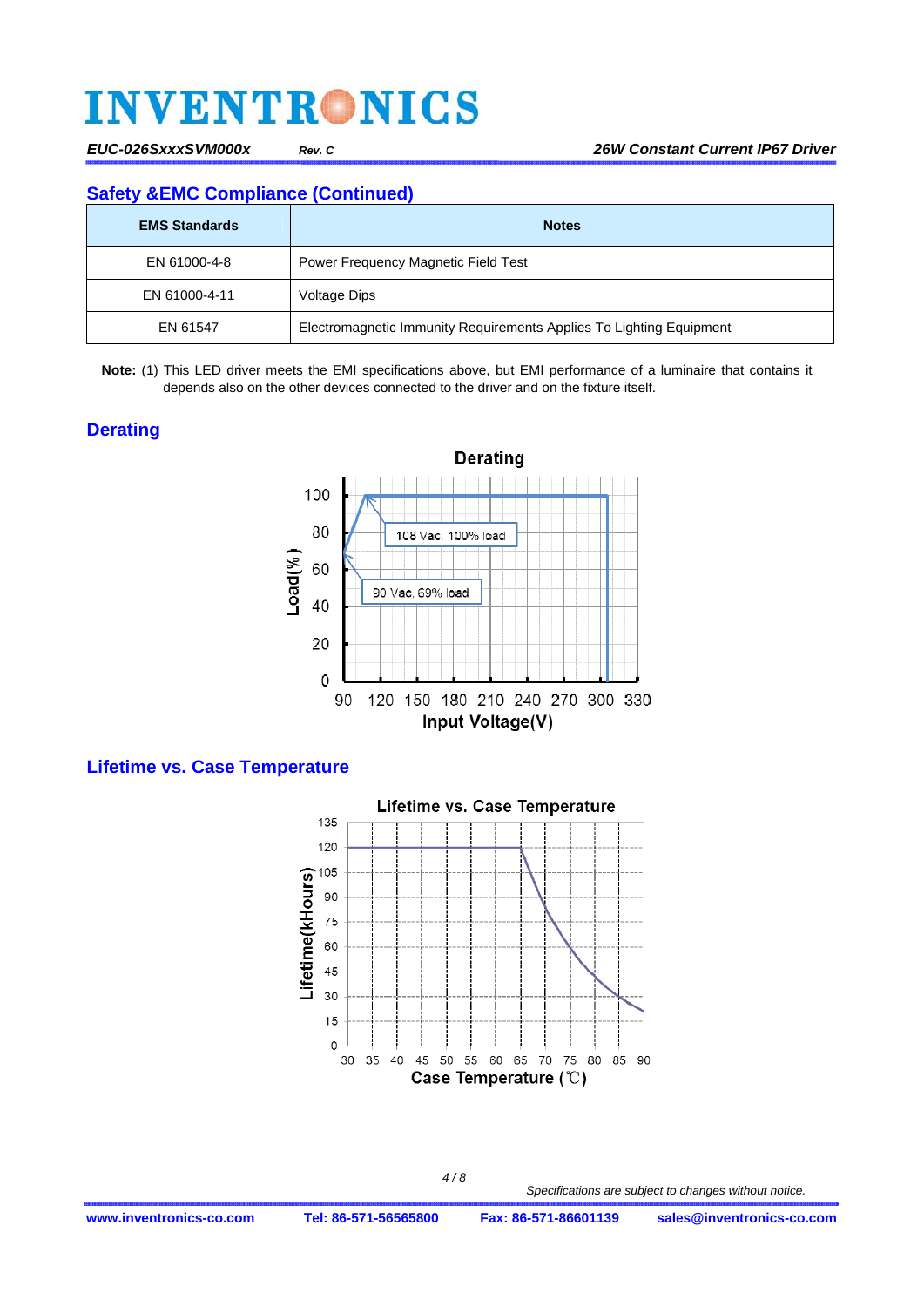#### *EUC-026SxxxSVM000x Rev. C 26W Constant Current IP67 Driver*

#### **Inrush Current Waveform**





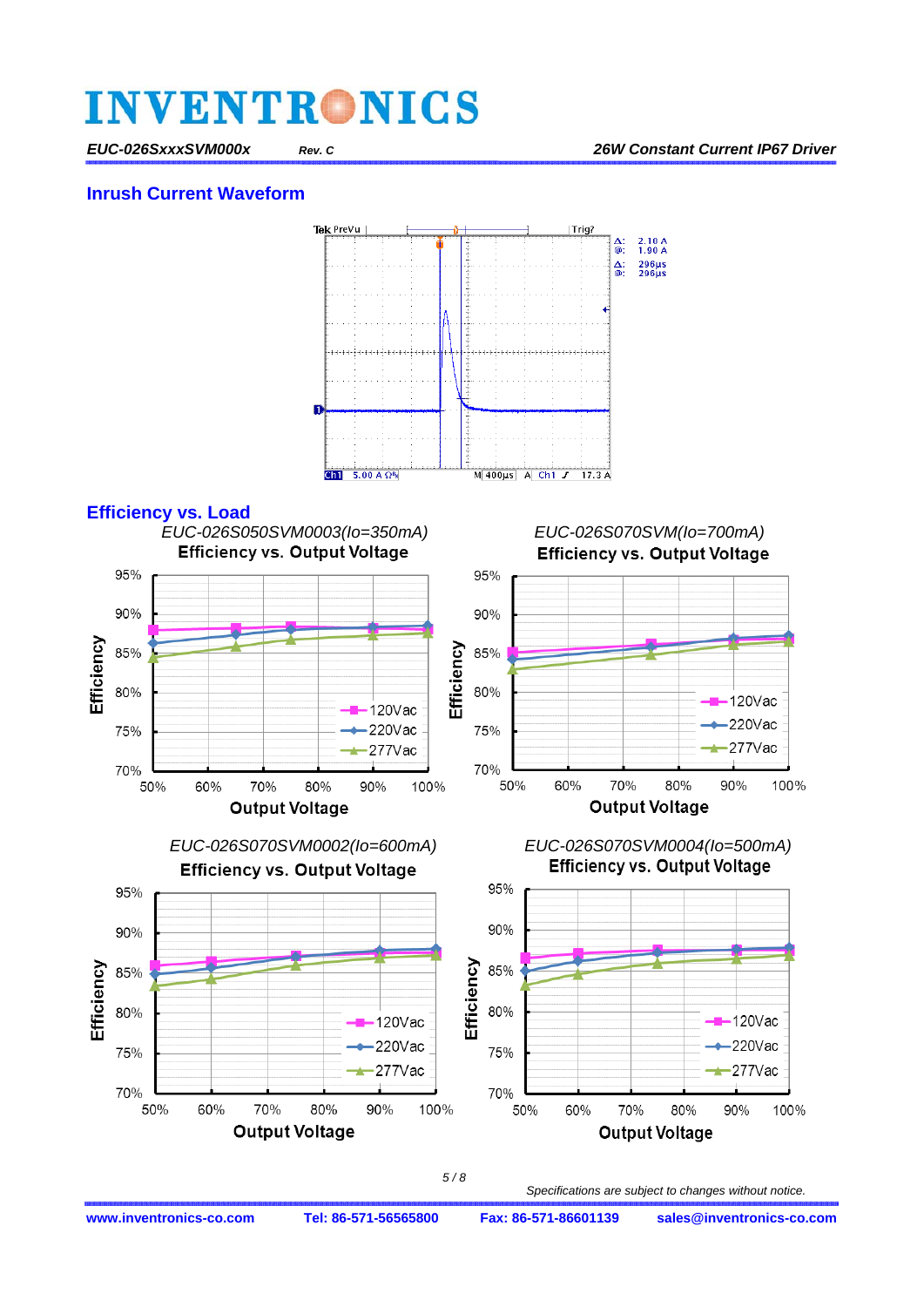**Power Factor** 



### **Total Harmonic Distortion**



### **Protection Functions**

| <b>Parameter</b>                | <b>Notes</b>                                                                                                                                                                 |
|---------------------------------|------------------------------------------------------------------------------------------------------------------------------------------------------------------------------|
| Over Voltage Protection         | Limits output voltage at no load and in case the normal voltage limit fails.                                                                                                 |
| <b>Short Circuit Protection</b> | Auto Recovery. No damage shall occur when any output operating in a short circuit<br>condition. The power supply shall be self-recovery when the fault condition is removed. |
| Over Temperature Protection     | Decreases output current. Returning to normal after over temperature is removed.                                                                                             |
| Input Under Voltage Protection  | Auto Recovery. Turn off the output when the input voltage falls below 80±10V. And<br>the driver will restart when the input voltage exceeds 85±10V.                          |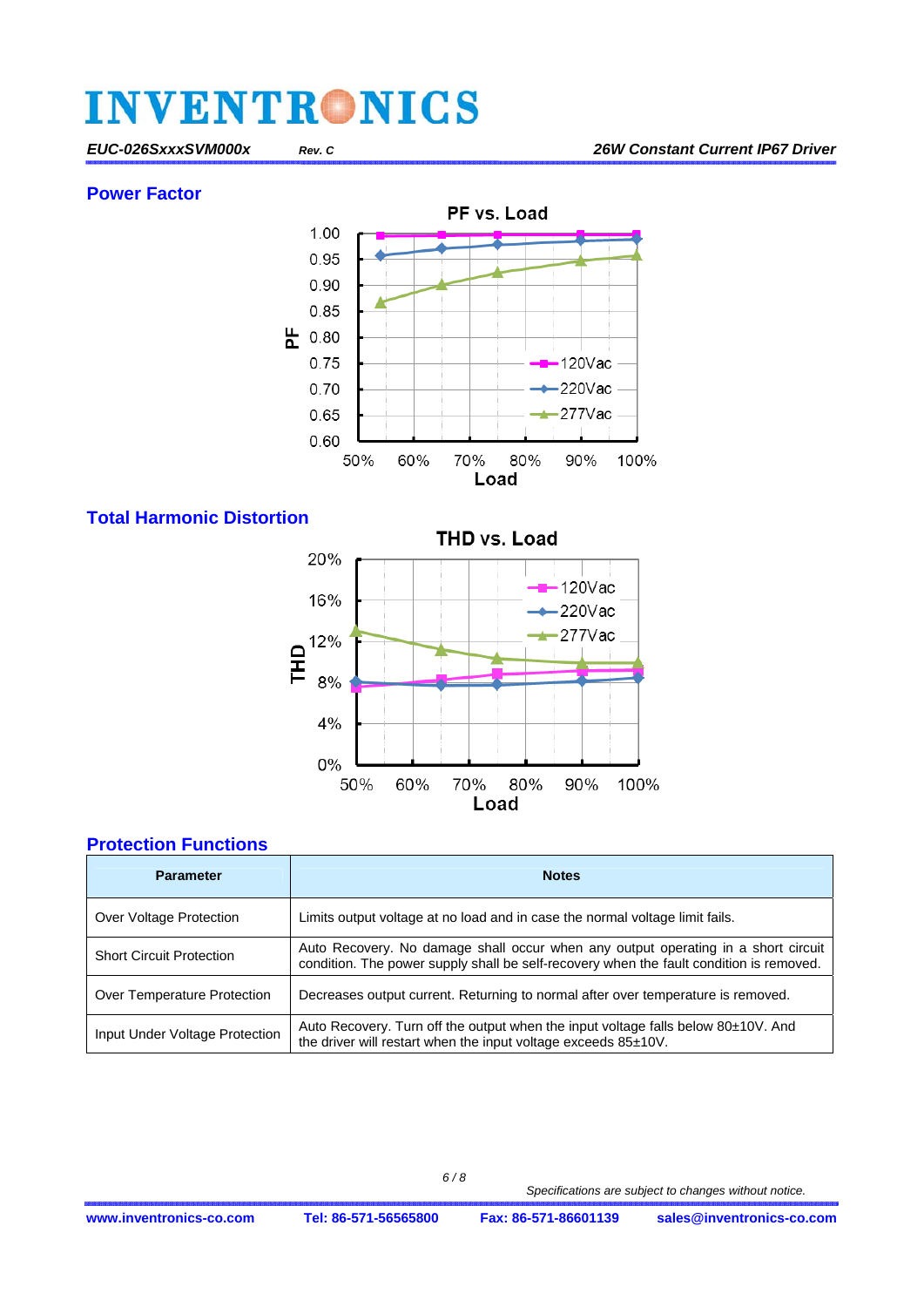*EUC-026SxxxSVM000x Rev. C 26W Constant Current IP67 Driver* 



#### **RoHS Compliance**

Our products comply with the European Directive 2011/65/EC, calling for the elimination of lead and other hazardous substances from electronic products.